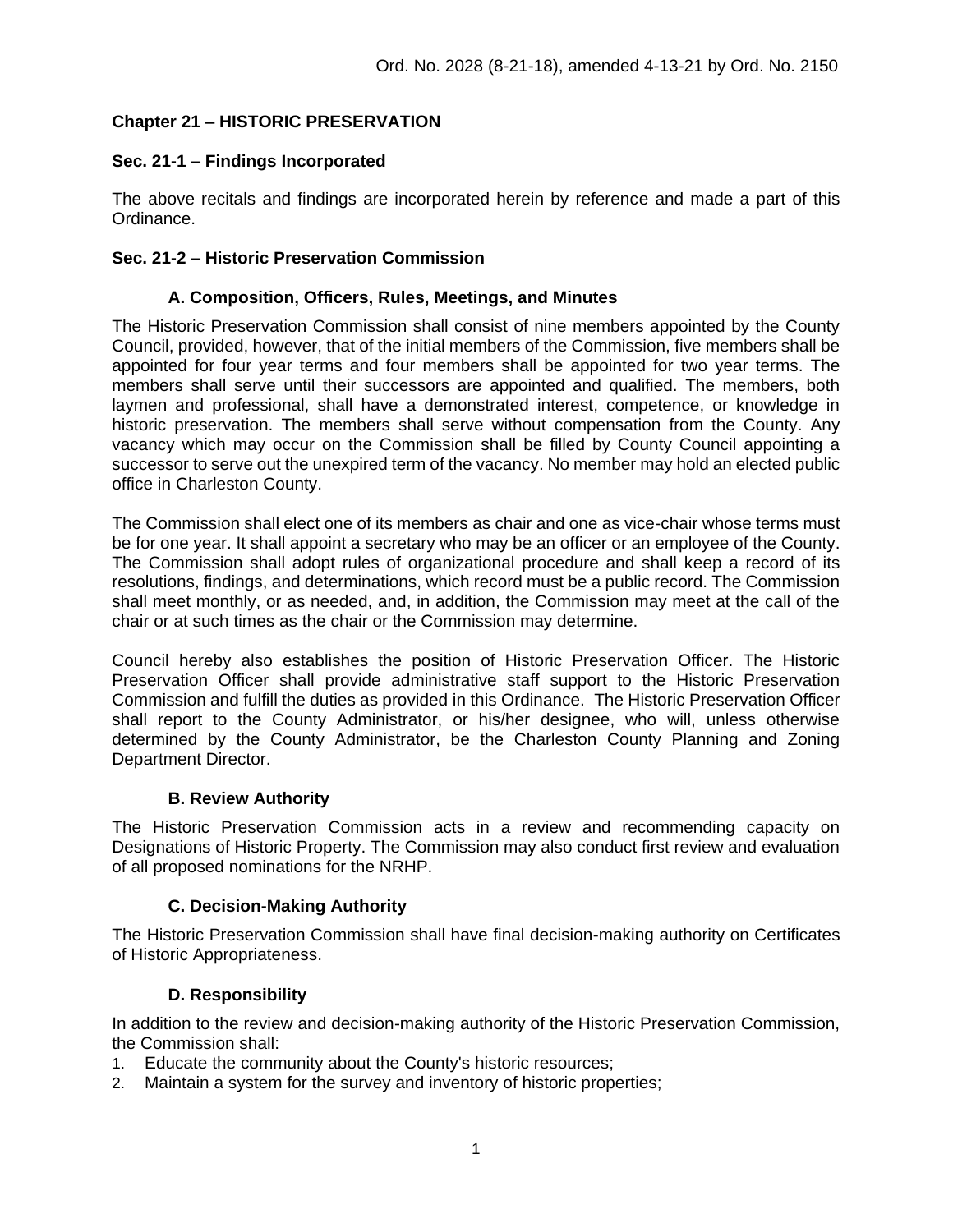- 3. Submit to the State Historic Preservation Office (SHPO) an annual report of Commission activities;
- 4. Adopt By-Laws and Rules of Procedure; and
- 5. Provide for adequate public participation in the local historic preservation program, including the process of recommending properties for nomination to the National Register (as applicable).

### **E. Application Completeness and Submission Deadlines**

- 1. Applications for consideration by the Historic Preservation Commission (Designations of Historic Property and Certificates of Historic Appropriateness) shall be submitted no later than 12:00 p.m. on the Friday, six weeks prior to the regularly scheduled Historic Preservation Commission meeting, unless otherwise provided in this Ordinance. Application filing deadlines and Historic Preservation Commission meeting dates are available at the Zoning and Planning Department. Within 15 Charleston County Government work days of submittal of the application, staff will determine if the application is complete, and if it is complete, the Historic Preservation Officer will schedule the application for consideration at the next available Historic Preservation Commission meeting.
- 2. Any application that is determined to be incomplete shall, within 15 Charleston County Government work days of its submittal, be returned to the applicant along with an explanation of the application's deficiencies. Fees shall not be refunded. No further processing of the application shall occur until the deficiencies are corrected. Once the deficiencies are corrected, the application may be resubmitted without the payment of additional fees, provided that it is resubmitted within six months of the date that the application was returned to the applicant. Applications resubmitted more than six months after the date that the application was returned as incomplete shall require repayment of applicable fees.

### **F. Requests for Postponements of Applications to the Historic Preservation Commission**

Requests for postponements of all applications from Historic Preservation Commission meetings must be made in writing to the Historic Preservation Officer and the letter must be signed by the property owner(s) and/or his/her authorized agent. Postponement requests received within 10 calendar days of the Historic Preservation Commission meeting for which the application is scheduled shall be considered withdrawn. An application that is postponed for more than one year from the date it was scheduled to be heard is deemed withdrawn. If an application is deemed withdrawn, the applicant must submit a new application in compliance with Section 21-2.E, Application Completeness and Submission Deadlines, of this Ordinance, and all applicable fees must be paid.

### **Sec. 21-3 – Designation of Historic Property**

### **A. Purpose**

The standards of this Section are intended to safeguard the integrity of Historic Properties. The criteria and procedures in this Section are to be used by the Historic Preservation Commission to review, consider, and recommend designation of a Historic Property, and for the County Council to approve or deny the same.

### **B. Applicability**

The Historic Preservation Commission may nominate Historic Properties and/or Historic Districts within the unincorporated area of Charleston County for designation with written consent from the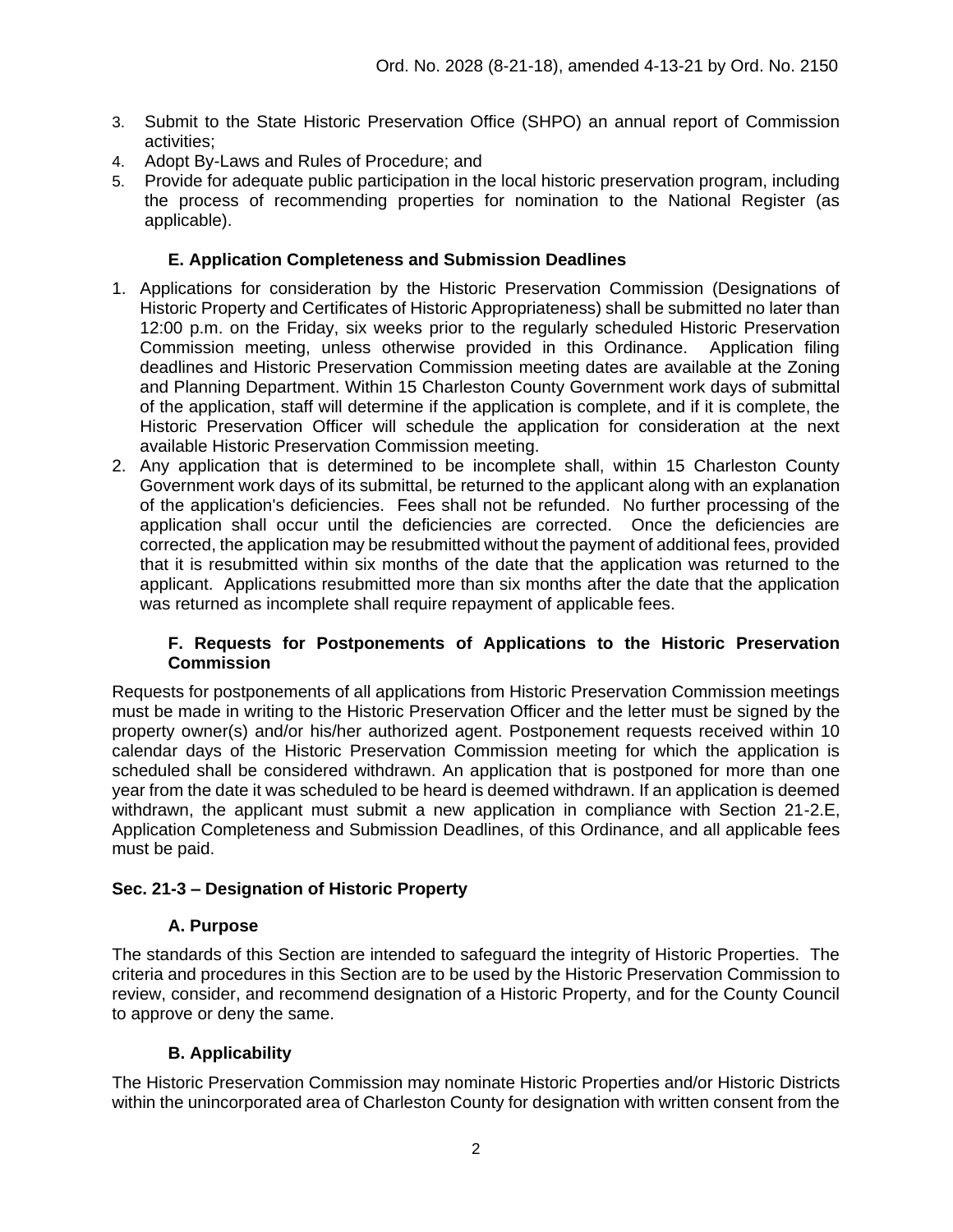owners of such properties pursuant to this Section, provided such nominations comply with the Designation of Historic Property process and requirements contained in this Section. Additionally, applications to designate Historic Properties within the unincorporated area of Charleston County may be submitted by the property owner(s) of the subject property(ies), site(s), building(s), structure(s), object(s), or district(s) provided such applications comply with the Designation of Historic Property process and requirements contained in this Section.

## **C. Pre-Application Conference**

Before submitting an application for Designation of Historic Property, the property owner or applicant shall confer with the Historic Preservation Officer to discuss the proposal and the applicable review and approval procedures. Pre-application conferences are not required for nominations of Designation of Historic Property by the Historic Preservation Commission.

# **D. Application Filing**

- 1. Designation of Historic Property.
	- a. Applications for Designation of Historic Property shall be submitted to the Historic Preservation Officer on forms provided by Charleston County. Nominations for Designation of Historic Properties of Historic Properties by the Historic Preservation Commission do not require the submittal of application forms or fees.
	- b. Applications shall comply with Section 21-2.E, Application Completeness and Submission Deadlines, of this Ordinance.
- 2. No application for, or nomination of, a Designation of Historic Property shall be accepted as complete unless it includes the required fee and the information listed below:
	- a. A completed application signed by the current property owner(s), provided, however, that in the case of applications for designations of Historic Districts, the applicant shall submit to the Historic Preservation Officer a petition and/or written consent and other supporting documentation to show that 51% or more of the registered voters of the properties in the proposed Historic District are in favor of the designation of the Historic District. Where the proposed Historic District is less than 50 acres in size and is titled in the name of 10 or fewer Freeholders, the applicant shall canvas the proposed Historic District of the qualified electors residing in the proposed Historic District as to whether the Historic District proposed should be designated as such. The applicant shall submit to the Historic Preservation Officer a petition and/or written consent and other supporting documentation to show that 51% or more of the Freeholders of the properties in the proposed Historic District are in favor of the designation of the Historic District.
	- b. A map indicating the address(es) or location(s) of the property(ies), site(s), building(s), structure(s), or object(s), and/or the boundaries of a proposed Historic District;
	- c. A letter of intent including information or statements to demonstrate compliance with the criteria of this Section and documentation of the historical or cultural significance such as photos, primary source documents, etc.; and
	- d. Any further information or documentation as the Historic Preservation Officer may deem necessary or appropriate to conduct a full and proper consideration and disposition of the application.

## **E. Historic Preservation Officer Review and Report**

The Historic Preservation Officer shall review the application pursuant to the Approval Criteria of Section 21-3.H, Approval Criteria, of this Ordinance and refer the application to other departments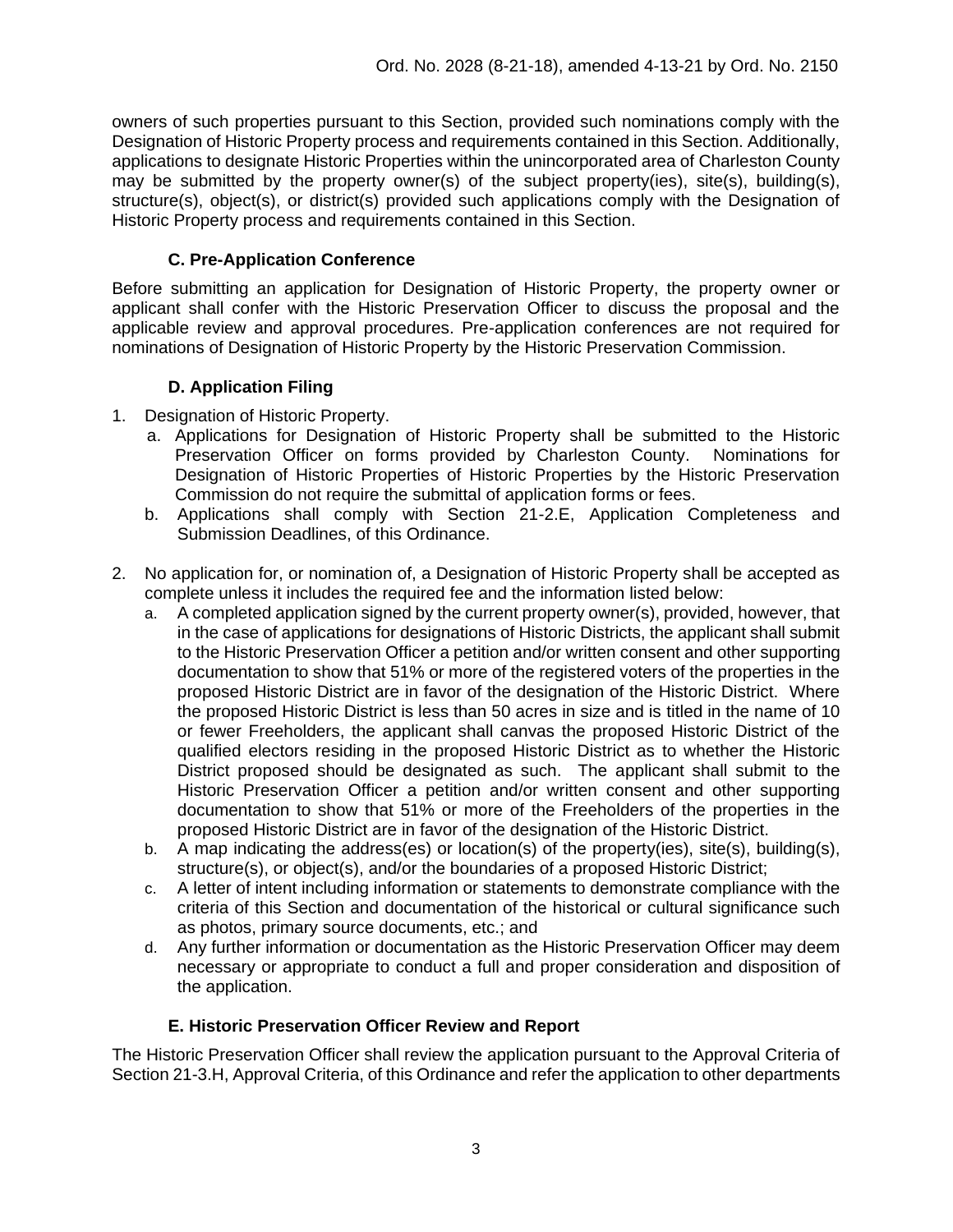or entities as necessary. The Historic Preservation Officer shall provide a report to the Historic Preservation Commission.

### **F. Historic Preservation Commission Review and Recommendation**

The Historic Preservation Commission shall review the Designation of Historic Property application at a meeting open to the public and adopt a resolution, by majority vote of the entire membership, recommending that the County Council approve or deny the application. The Historic Preservation Commission shall render its decision based on the Approval Criteria of Section 21-3.H, Approval Criteria, of this Ordinance. Neighbors and Parties in Interest Notice of the Historic Preservation Commission meeting shall be provided in accordance with the requirements of Section 21-6, Notices, of this Ordinance.

## **G. County Council Hearing**

After receiving the recommendation of the Historic Preservation Commission, the County Council shall approve or deny the application for Designation of Historic Property based on the Approval Criteria of Section 21-3.H, Approval Criteria, of this Ordinance. County Council shall hold a public hearing prior to giving second reading to Designation of Historic Property applications. Neighbor and Parties in Interest Notice of the Public Hearing shall be provided in accordance with the requirements of Section 21-6, Notices, of this Ordinance. Designations of Historic Property shall not be approved "with conditions."

## **H. Approval Criteria**

In order for an application for Designation of Historic Property to be approved, one or more of the following criteria must be met:

- 1. Has significant inherent character, interest, history, or value as part of the rural county or heritage of the county, state or nation;
- 2. Is of an event significant in history;
- 3. Is associated with a person or persons who contributed significantly to the culture and development of the county, state or nation;
- 4. Exemplifies the cultural, political, economic, social, ethnic, or historic heritage of the county, state or nation;
- 5. Individually or collectively embodies distinguishing characteristics of a type, style, or period in architecture or engineering;
- 6. Is the work of a designer whose work has significantly influenced the development of the county, state or nation;
- 7. Contains elements of design, detail, materials, or craftsmanship which represent a significant innovation;
- 8. Is part of or related to a square or other distinctive element of community planning;
- 9. Represents an established and familiar visual feature of the neighborhood or community;
- 10. Has yielded, or may be likely to yield, information important in pre-history or history (potential archaeological site); and/or
- 11. Is deemed eligible for or already listed on the NRHP.

## **I. Final Action**

Designations of Historic Properties shall be adopted by ordinance of Charleston County Council.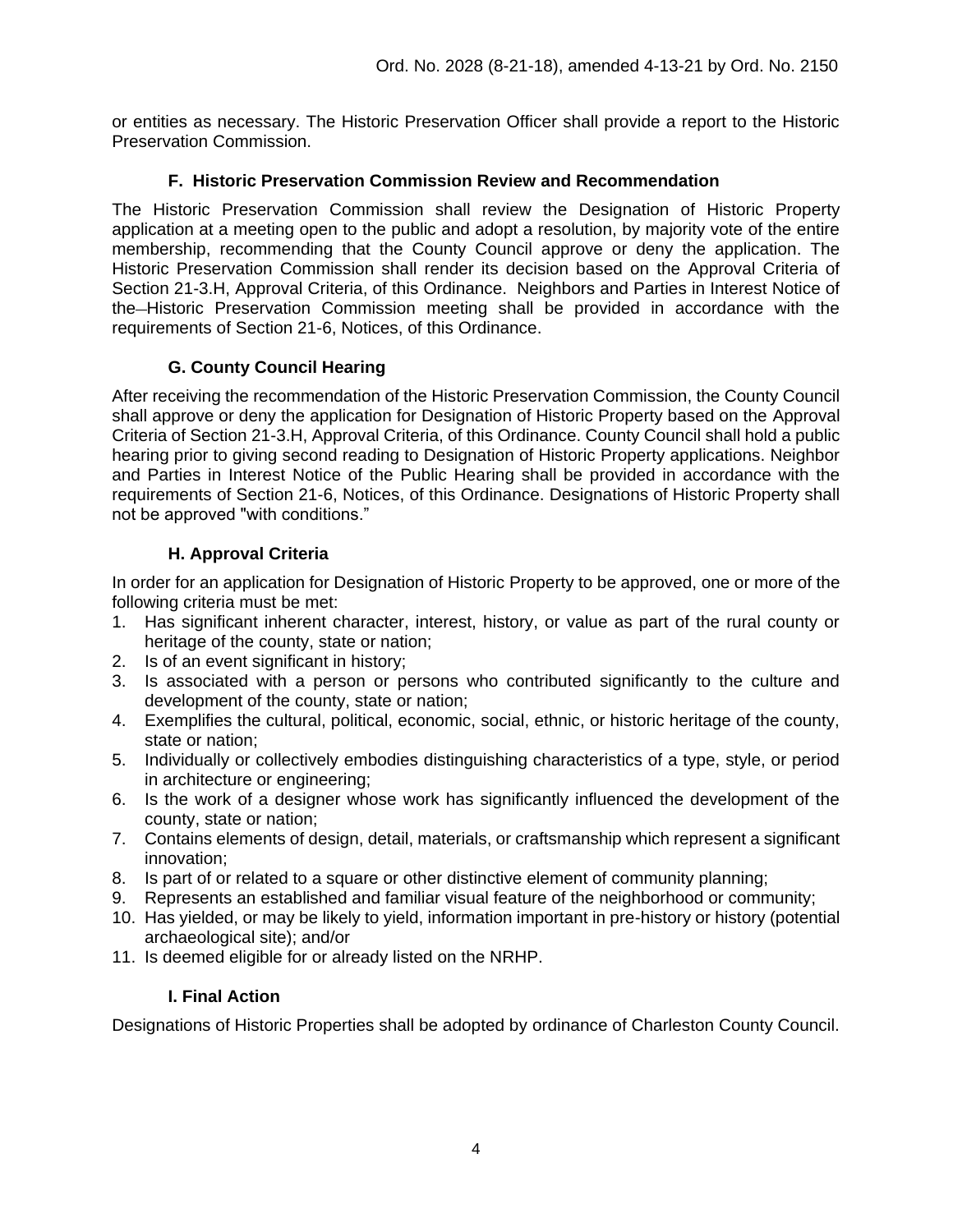## **J. Notice of Decision**

Following final action by the County Council, the Historic Preservation Officer shall be responsible for providing the applicant and property owner with written notice of the decision.

## **K. Removal of Designation of Historic Property**

Applications to remove a Designation of Historic Property must be submitted by the owner(s) of the Historic Property or by the Historic Preservation Commission with written consent from the property owner(s) and shall be submitted utilizing the application, fee(s), and process as described in this Article. In order for the designation to be removed, County Council must find that one or more of the following criteria has been met:

- 1. The Site, Building, Structure, Object or District has ceased to meet the criteria for designation as described Section 21-3.H, Approval Criteria, of this Ordinance because the qualities which caused it to be originally designated have been lost or destroyed;
- 2. An error occurred regarding whether the Historic Property, Site, Building, Structure, Object, or District met the criteria for designation at the time it was designated; and/or
- 3. There was a procedural error in the designation process.

# **Sec. 21-4 – Certificate of Historic Appropriateness**

### **A. Purpose**

In order to ensure that any alteration, modification, relocation, demolition, addition to, new construction, rehabilitation, or restoration of a Historic Property, or subdivision or development of property located within 300 feet of a Historic Property, is in keeping with the historical, cultural, and architectural character of the Historic Property, a Certificate of Historic Appropriateness must be obtained pursuant to the standards set forth in this Section.

## **B. Applicability**

- 1. Certificate Required. A Certificate of Historic Appropriateness is required:
	- a. Before the issuance of Zoning Permits for the demolition, alteration, modification, addition to, new construction, rehabilitation, relocation, or restoration to a Historic Property including construction of new structures in Historic Districts; and
	- b. Before Subdivision Plat and Site Plan Review approvals for properties located within 300 feet of a Historic Property.
- 2. These requirements shall apply to applications for the permits described herein, that are submitted after [*Date of Adoption of Ordinance*].

## **C. Application Filing**

Applications for Certificates of Historic Appropriateness shall be submitted to the Historic Preservation Officer on forms provided by Charleston County. Applications shall comply with Section 21-2.E, Application Completeness and Submission Deadlines, of this Ordinance. Before submitting an application for a Certificate of Historic Appropriateness, the applicant shall confer with the Historic Preservation Officer to discuss the proposal and the applicable review and approval procedures. No application for a Certificate of Historic Appropriateness shall be accepted as complete unless it includes the required fee and the following information:

- 1. Completed Certificate of Historic Appropriateness application signed by the current property owner(s);
- 2. As applicable, a copy of a legible approved and recorded plat showing current property boundaries. Exemptions include applications for Certificates of Historic Appropriateness for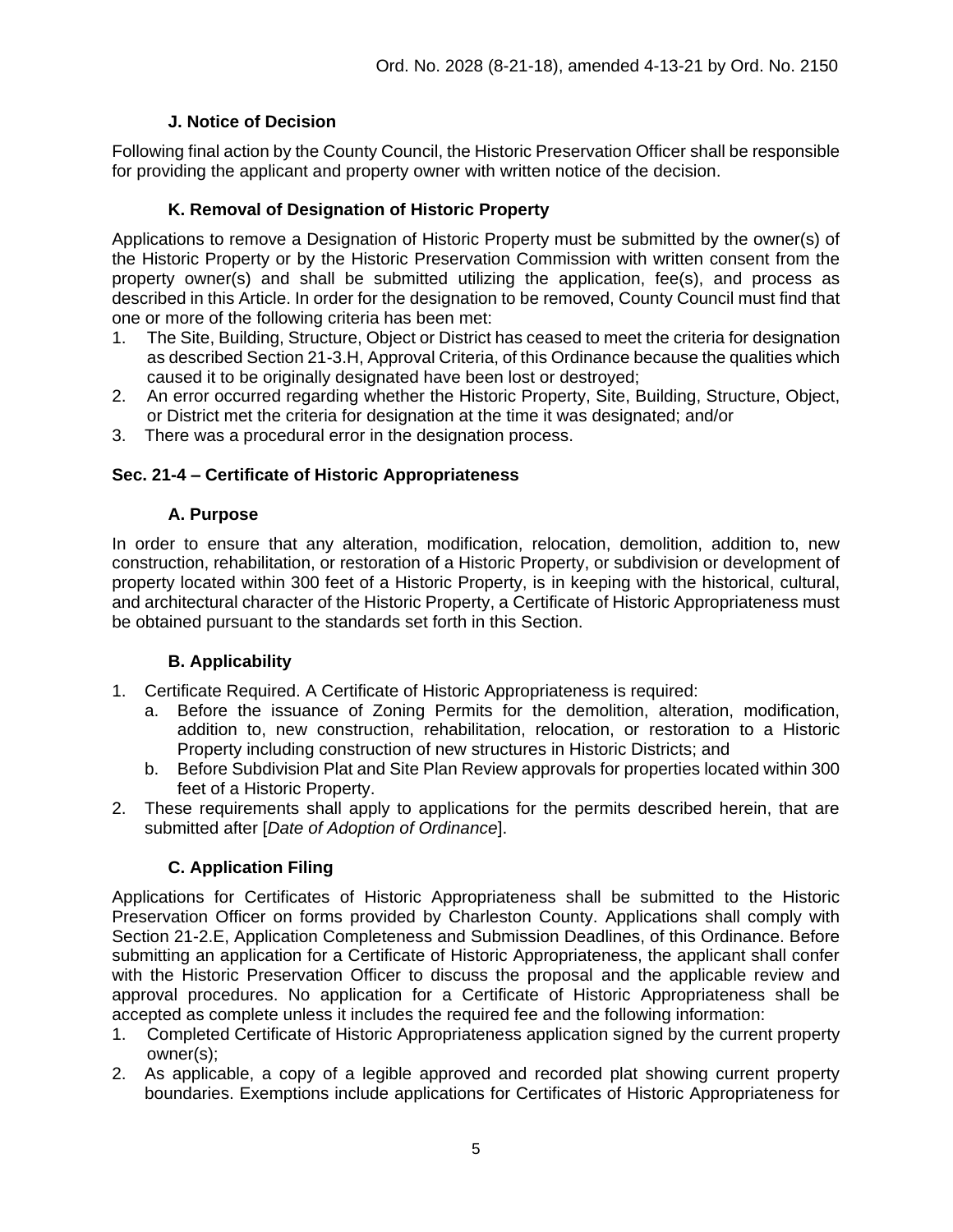alterations, modifications, rehabilitation, demolition or restoration of Historic Properties that do not change the footprint of existing structures;

- 3. Restrictive covenant(s) affidavit signed by the applicant or current property owner(s) in compliance with state law;
- 4. A general description of the present use and proposed activity on the property and a written statement addressing the approval criteria set out in this Ordinance, stating specifically how the Certificate of Historic Appropriateness relates to and meets each criterion;
- 5. As applicable, a site plan drawn to an engineer's scale showing the property dimensions, dimensions and locations of existing and proposed structures and improvements, parking areas, Grand trees, wetlands (properties containing DHEC-OCRM Critical Line areas must contain an up to date DHEC-OCRM signature on the site plan or plat), and holding basins and buffers when applicable. However, if the property was developed before April 21, 1999, no site improvements have been made since April 21, 1999, and the proposed use does not require site improvements, as determined by the Zoning and Planning Department Director, the applicant may submit an aerial photograph printed to engineer's scale showing the property lines, locations of existing structures and improvements, parking areas, etc. as the site plan. One 24 x 36 copy and 20 reduced 11 x 17 copies shall be submitted.
- 6. As applicable, proposed Subdivision Plats.
- 7. Any further information or documentation as the Historic Preservation Officer may deem necessary or appropriate to conduct a full and proper consideration and disposition of the application.

## **D. Historic Preservation Officer Review and Report**

The Historic Preservation Officer shall review each application for a Certificate of Historic Appropriateness pursuant to the Approval Criteria of Section 21-4.F, Approval Criteria, of this Ordinance. The Historic Preservation Officer shall provide a report on the application to the Historic Preservation Commission that addresses the Approval Criteria of Section 21-4.F, Approval Criteria, of this Ordinance, and includes, but is not limited to, whether or not the application complies with the requirements contained in the Charleston County Zoning and Land Development Regulations Ordinance.

## **E. Historic Preservation Commission Public Hearing, Review and Determination**

The Historic Preservation Commission shall review the Certificate of Historic Appropriateness application at a public hearing and render a decision based on the Approval Criteria of Section 21-4.F, Approval Criteria, of this Ordinance. A majority of the Historic Preservation Commission members present and voting shall be required to approve, approve with conditions, or deny applications for Certificates of Historic Appropriateness.

Neighbor and Parties in Interest Notice of the Historic Preservation Commission meeting shall be provided in accordance with the requirements of Section 21-6, Notices, of this Ordinance. If a property is located in a NRHP listed or locally designated Historic District ("Historic District"), notifications shall also be sent to the owners of properties located within the Historic District.

## **F. Approval Criteria**

- 1. In granting a Certificate of Historic Appropriateness applications, the Historic Preservation Commission shall consider:
	- a. The historic, cultural, and architectural significance of the district, site, building, structure, or object under consideration;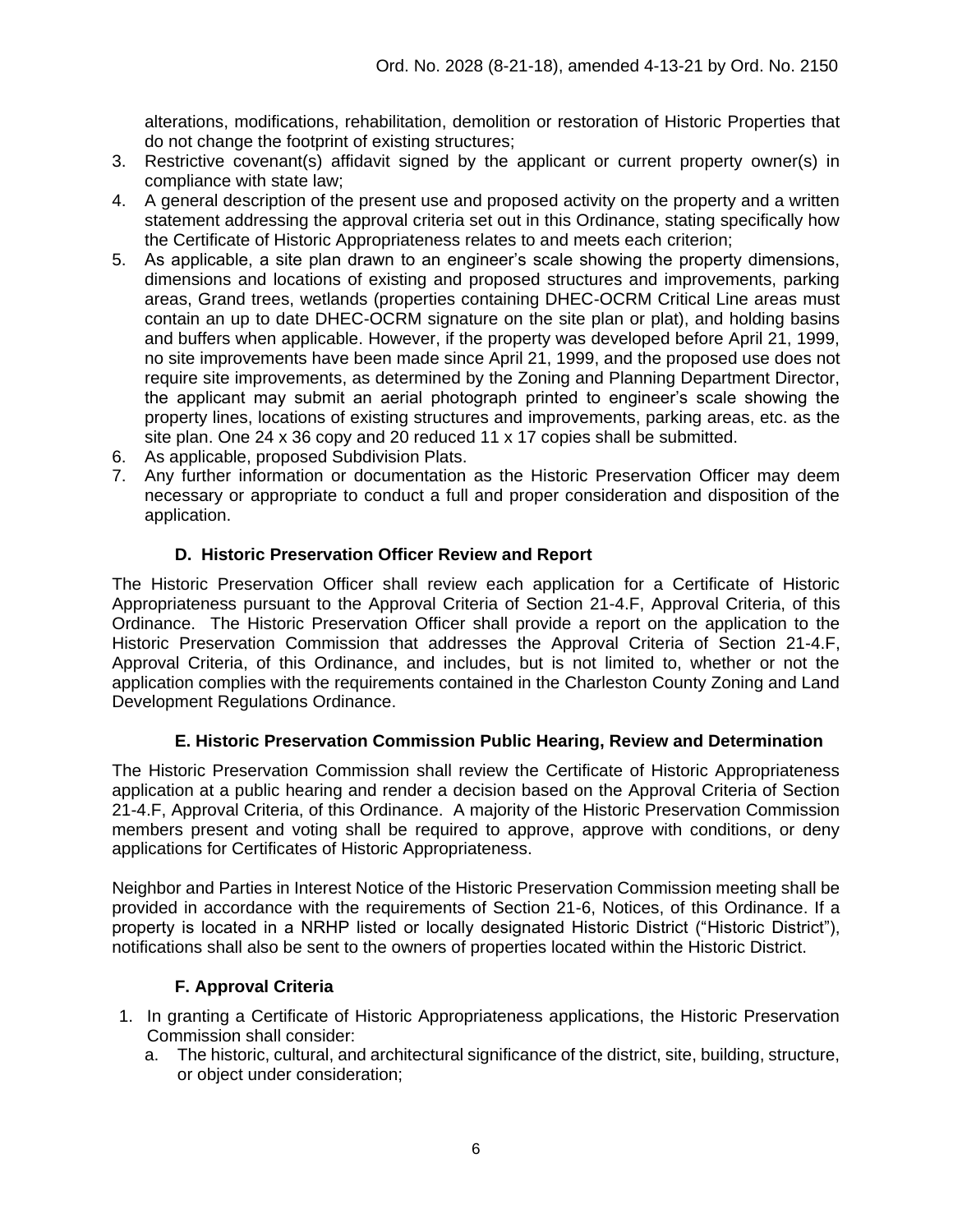- b. The exterior form and appearance of any proposed additions or modifications and the effect of such additions and modifications upon other structures on the Historic Property or within the Historic District;
- c. When considering applications for new construction, alteration, repair, rehabilitation, or restoration, the Historic Preservation Commission shall apply the Secretary of the Interior's Standards for the Treatment of Historic Properties; and
- d. Certificate of Historic Appropriateness applications for properties located within Historic Districts, or for Subdivision Plats or Site Plan Review proposals for properties located within 300 feet of Historic Districts, must demonstrate consistency with the prevailing patterns of existing lots, densities, spacing of homes, lot sizes and shapes, and other characteristics of the Historic District that the Historic Preservation Commission deems applicable.
- 2. In granting a Certificate of Historic Appropriateness for Subdivision Plats and Site Plan Review proposals for properties located within 300 feet of a Historic Property, the Historic Preservation Commission shall require that potential negative impacts of the proposed development be minimized through site design techniques such as the location of vehicular access points, screening treatments, and buffering treatments.

# **G. Notice of Decision**

Following final action by the Historic Preservation Commission, the Historic Preservation Officer shall provide the applicant and property owner with written notice of the decision.

## **H. Submission of a New Application**

If the Historic Preservation Commission denies an application for a Certificate of Historic Appropriateness, a new application affecting the same Historic Property may be submitted if the Historic Preservation Officer determines there has been some substantial change made in the plans for the proposed work or development.

### **I. Appeals**

Any person with a substantial interest in a decision of the Historic Preservation Commission or any officer, board, or bureau of the County may appeal a final decision of the Historic Preservation Commission to the Circuit Court of Charleston County. Appellants shall file with the Court Clerk a written petition plainly and fully setting forth how such decision is contrary to law. Such appeal shall be filed within 30 calendar days after the date of the meeting at which the decision of the Historic Preservation Commission is rendered.

### **Sec. 21-5 – Nomination to The National Register Of Historic Places**

The Historic Preservation Commission may conduct first review and evaluation of all proposed nominations for the NRHP for properties that are within its jurisdiction, prior to consideration by the State Board of Review. The Commission may send their recommendations to the State Historic Preservation Office for consideration at the meeting of the State Board of Review. The Commission shall not nominate properties directly to the National Register; only the State Board of Review shall have this final review authority unless expressly authorized by the Federal statute.

### **Sec. 21-6 – Notices**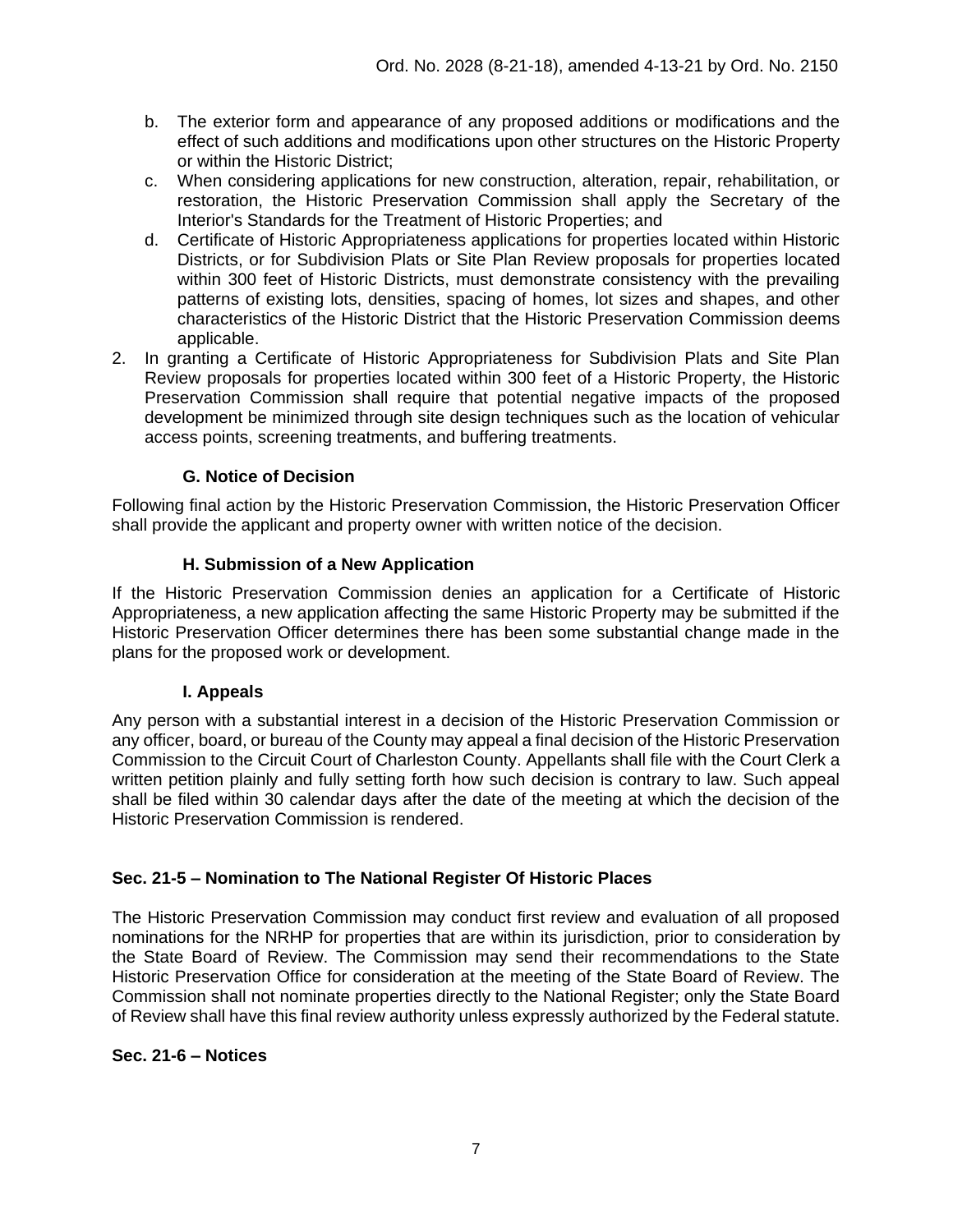# **A. Neighbor Notice**

When the provisions of this Ordinance require that "Neighbor Notice" be provided, the Historic Preservation Officer shall mail notice to the applicant and all property owners within 300 feet of the subject property. Ownership information shall be obtained from the County Assessor's Office. Unless otherwise expressly provided in state statutes or this Ordinance, required Neighbor Notices shall be deposited in the U.S. mail at least 15 calendar days before the public hearing, meeting, or date of action that is the subject of the notice. Failure to provide this notice will not invalidate any action taken.

## **B. Parties in Interest Notice**

When the provisions of this Ordinance require that notice be sent, the following "Parties in Interest" shall be notified: the applicant and the owner of the property (if other than applicant). Parties in Interest shall mean any individual, associations, corporations or others who have expressed an interest in writing in an application that has been received by the Historic Preservation Officer. It is the responsibility of the Parties in Interest to provide updated contact information to the Historic Preservation Officer. The Historic Preservation Officer will keep the Parties in Interest contact information on file for one year from the initial date received. Failure to provide this notice will not invalidate any action taken.

# **Sec. 21-7 – Terms and Uses Defined**

# **A**

*Archaeological Site*. A place (or group of physical sites) in which evidence of past activity is preserved (prehistoric, historic, or contemporary), and which has been, or may be, investigated using the discipline of archaeology and represents a part of the archaeological record. A site may range from one with few or no remains visible above ground, to a building or other structure still in use.

# **C**

*Certificate of Historic Appropriateness*. The document issued by the Historic Preservation Commission (HPC) certifying that proposed actions are found to be acceptable relating to any alteration of, or change to a locally designated or National Register of Historic Places (NRHP) listed Historic Property or District, or for subdivision or site plan review applications for properties located within 300 feet of a locally designated or NRHP listed Historic Property or District.

# **F**

*Freeholder.* Any person 18 years of age, or older, and any firm or corporation, who or which owns legal title to a present possessory interest in real estate equal to a life estate or greater (expressly excluding leaseholds, easements, equitable interests, inchoate rights, dower rights, and future interests) and who owns, at the date of the application, at least an undivided one-tenth interest in a single tract and whose name appears on the county records as an owner of real estate.

## **H**

*Historic Building*. A "building", such as a house, barn, church, hotel, or similar construction, that is created principally to shelter any form of human activity. "Building" may also be used to refer to a historically and functionally related unit, such as a courthouse and jail or a house and barn. Buildings must include all of their basic structural elements; parts of buildings, such as interiors, facades, or wings, are not eligible independent of the rest of the existing building. Examples may include, but are not limited to: administration building; carriage house; church; city or town hall;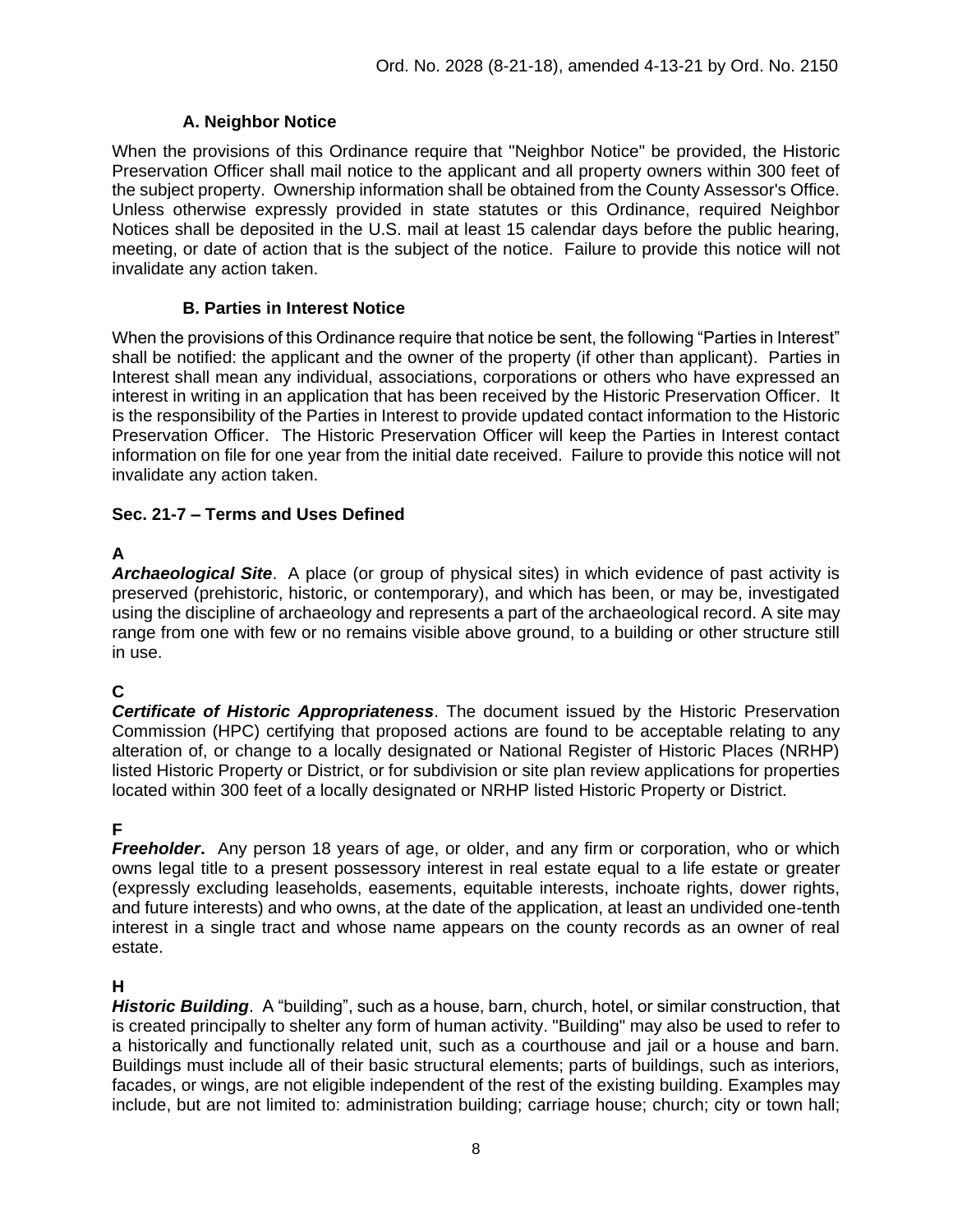courthouse; detached kitchen, barn, and privy; dormitory; fort; garage; hotel; house; library; mill building; office building; post office; school; shed; social hall; stable; store; theater; or train station.

*Historic District*. A Historic Preservation District possesses a significant concentration, linkage, or continuity of sites, buildings, structures, or objects united historically or aesthetically by plan or physical development. It means a geographically definable area, urban or rural, which contains sites, buildings, structures, objects, works of art, or a combination thereof which:

- Have a special character or special historical or ethnic heritage or aesthetic interest or value;
- Represent one or more periods or styles of architecture typical of one or more eras in the history of Charleston County or the state or region; and
- Cause such area, by reason of these factors, to constitute a visibly perceptible section of Charleston County, which may either be locally-designated or NRHP-listed.

A Historic District derives its importance from being a unified entity, even though it is often composed of a wide variety of resources. The identity of a district results from the interrelationship of its resources, which can convey a visual sense of the overall historic environment or be an arrangement of historically or functionally related properties. For example, a district can reflect one principal activity, such as a mill or a ranch, or it can encompass several interrelated activities, such as an area that includes industrial, residential, or commercial buildings, sites, structures, or objects. A Historic Preservation Overlay District can also be a grouping of archeological sites related primarily by their common components; these types of districts often will not visually represent a specific historic environment.

A Historic District can comprise both features that lack individual distinction and individually distinctive features that serve as focal points. It may even be considered eligible if all of the components lack individual distinction, provided that the grouping achieves significance as a whole within its historic context. In either case, the majority of the components that add to the district's historic character, even if they are individually undistinguished, must possess integrity, as must the district as a whole.

A Historic District can contain buildings, structures, sites, objects, or open spaces that do not contribute to the significance of the Historic Preservation Overlay District. The number of noncontributing properties a Historic Preservation Overlay District can contain yet still convey its sense of time and place and historical development depends on how these properties affect the Historic Preservation Overlay District's integrity. In archeological districts, the primary factor to be considered is the effect of any disturbances on the information potential of the district as a whole.

*Historic Object*. The term "Historic Object" is used to distinguish from buildings and structures those constructions that are primarily artistic in nature or are relatively small in scale and simply constructed. Although it may be, by nature or design, movable, an object is associated with a specific setting or environment. Small objects not designed for a specific location are normally not included in this definition. Such works include a transportable sculpture, furniture, and other decorative arts that, unlike a fixed outdoor sculpture, do not possess association with a specific place. Objects should be in a setting appropriate to their significant historic use, roles, or character. Objects relocated to a museum are inappropriate for designation. Examples may include, but are not limited to: boundary marker; monument; milepost fountain; sculpture; or statuary.